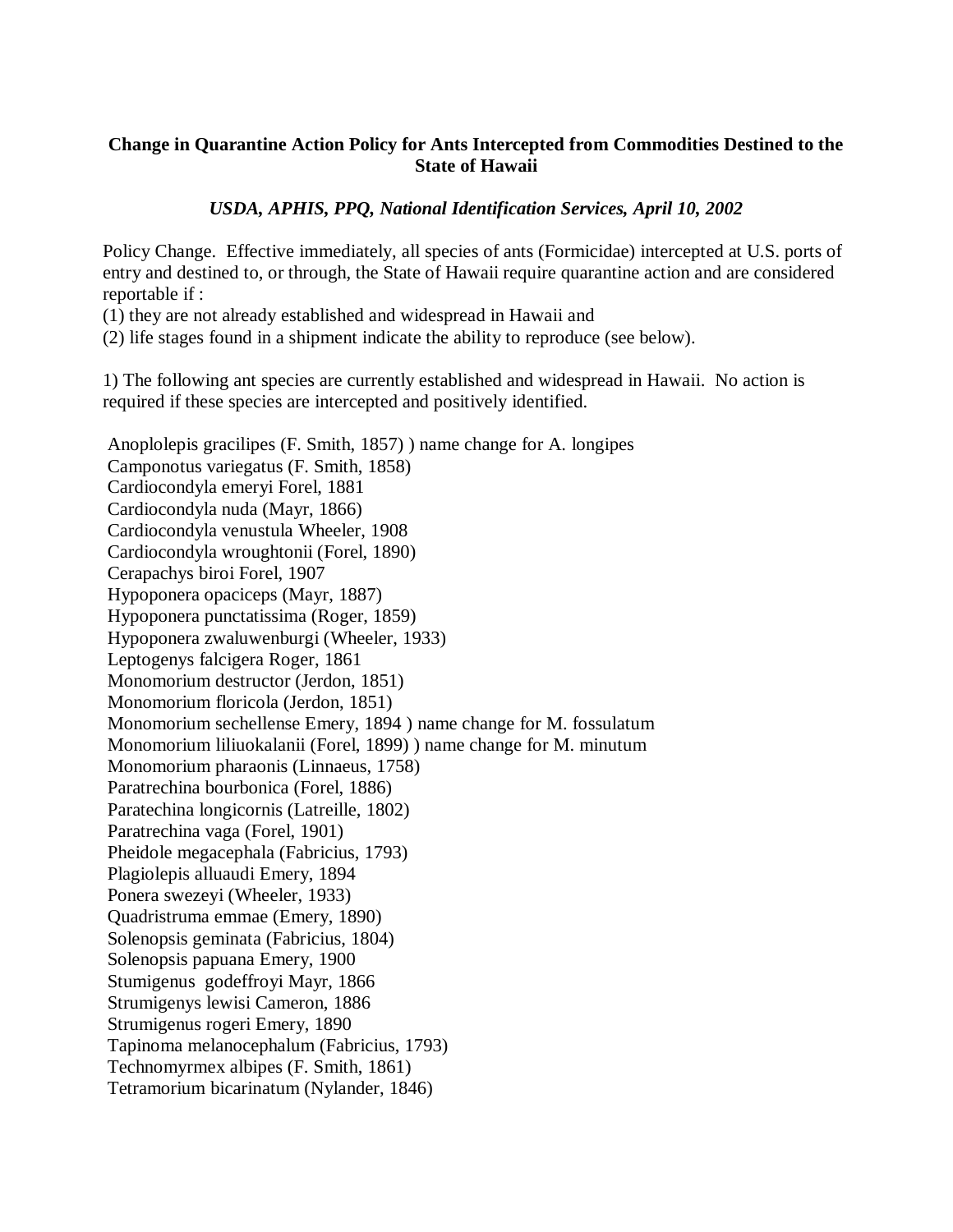Tetramorium simillimum (F. Smith, 1851) Tetramorium tonganum Mayr, 1870 Trichoscapa membranifera (Emery, 1869)

2) Do not take action routinely when worker ants alone are found in a shipment. One of the following criteria must be met before taking action.

\* Reproductive queen present (with or without workers).

\* Workers with eggs, larvae, or pupae present.

\* Workers only are present in shipments that cannot be thoroughly inspected and with conditions conducive to colony survival (e.g. container shipments where soil might be present, with root crops, earth moving equipment, etc.).

Review of Hawaiian Ant Pest Risk Analysis and Justification for New Action Policy. National Identification Services (NIS) evaluated a Pest Risk Analysis (PRA) conducted by the Hawaii Ant Group in cooperation with APHIS Policy and Program Development staff on the effects of introduction of exotic ants to the Hawaiian Islands. To address the proposed policy, NIS considered the potential impact of exotic ants on the Islands and the impact on trade that a more restrictive policy would impose.

NIS accepts the proposal that exotic ant species not present or widely distributed on the Hawaiian Islands should be excluded from Hawaii. The proposal explains that ants could not have coevolved with native flora and fauna in Hawaii because the State has no native ant species. Consequently, plants and animals on the Islands are particularly susceptible to herbivory, predation and competition from ants. This susceptibility is evidenced by a number of publications that document serious impacts caused by introduced ant species in Hawaii. This proposal would protect Hawaii from many ant taxa that PPQ currently considers non-quarantine significant.

We could not possibly evaluate each of the many thousands of ant species exotic to Hawaii. Nonetheless, the PRA indicates that virtually any exotic ant species can threaten the Islands. The PRA noted that because the delicate Hawaiian ecosystems did not evolve with native ants, exotic ant species pose multiple threats to these systems. Herbivorous species pose potential direct impacts as agricultural pests or by feeding on endangered or threatened plants (e.g. Atta spp.). Other ants may displace native ground-dwelling bees that are sole pollinators of threatened native plants. A number of ant species displace large amounts of soil, significantly changing ecosystems. When introduced into new areas, ant species become more aggressive, and their impact is thereby more pronounced.

Although the literature contains numerous examples of adverse impacts caused by ants, the Hawaii Ant Group PRA cited one paper that described how three species of introduced ants caused multiple extinctions of native plant and animal species in Hawaii. Two of those ant species were not actionable under previous APHIS policy.

Ants are rarely intercepted with cargo imported into Hawaii. The PIN-309 database contains records of the actionable taxa of ants considered as quarantine pests. From 1985 -2002, PIN-309 records indicate only 2 ant interceptions resulting from PPQ inspections on commodities imported into Hawaii. We do not have records for formerly non-significant ant taxa that were intercepted